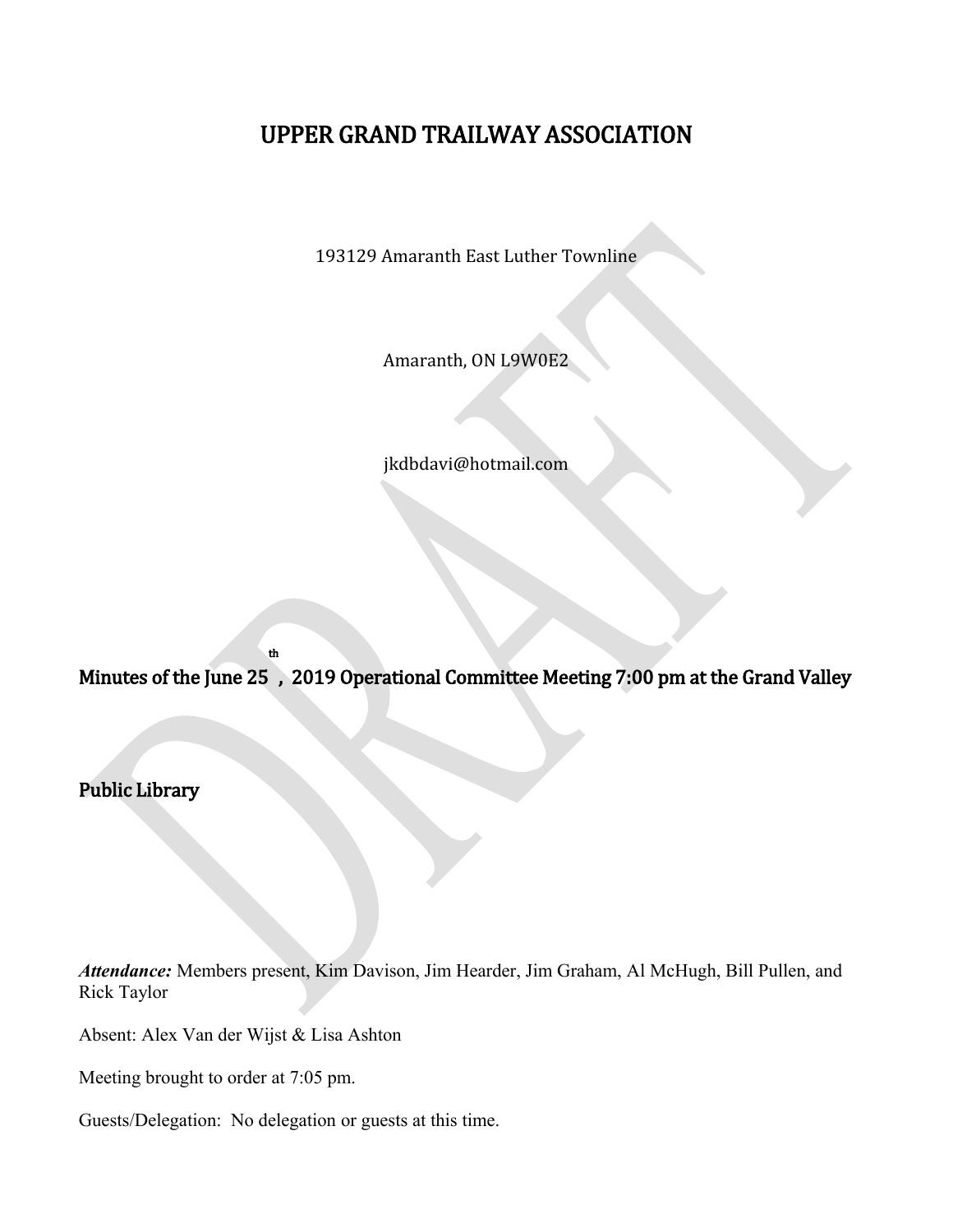Minutes of March 27<sup>th</sup>, 2019 Operational Committee Meeting were read.

**A motion was put forward that the minutes be adopted as read**

**MOVED BY Jim Hearder SECONDED BY Rick Taylor CARRIED**

*Treasurer Report*

**A motion was put forward to approve the treasurer's report as amended, see encl.**

| <b>MOVED BY</b>    | Al McHugh         |
|--------------------|-------------------|
| <b>SECONDED BY</b> | <b>Jim Graham</b> |
| <b>CARRIED</b>     |                   |

| <u>Accounts Payable:</u>     |    |           |
|------------------------------|----|-----------|
| Intercity CGL                |    | \$1447.28 |
| <b>B</b> Taylor grass        |    | \$395.50  |
| Jim Graham box grading       |    | \$480.00  |
| Kim Davison 2 benches pd for | S. | 40.00     |

**A motion was put forward to approve the payments of the outstanding accounts payable MOVED BY Al McHugh** 

**SECONDED BY Rick Taylor**

**CARRIED**

# *Financial Reports:*

Kim presented the 2018 financial report.

**A motion was put forward to approve the financial report as presented and file the 2018 corporate return with CRA**

**MOVED BY Al McHugh**

**SECONDED BY Jim Graham**

**CARRIED**

Jim Graham asked if it was time to dissolve the corporation?

All of the major work was now complete and in all likely hood no future grants would be needed by our association. Definitely if we were to dissolve the corporataion and deregister we would save the 2 annual insurance bills. It was decided that it was too late in the year to dissolve and that we would discuss it again.